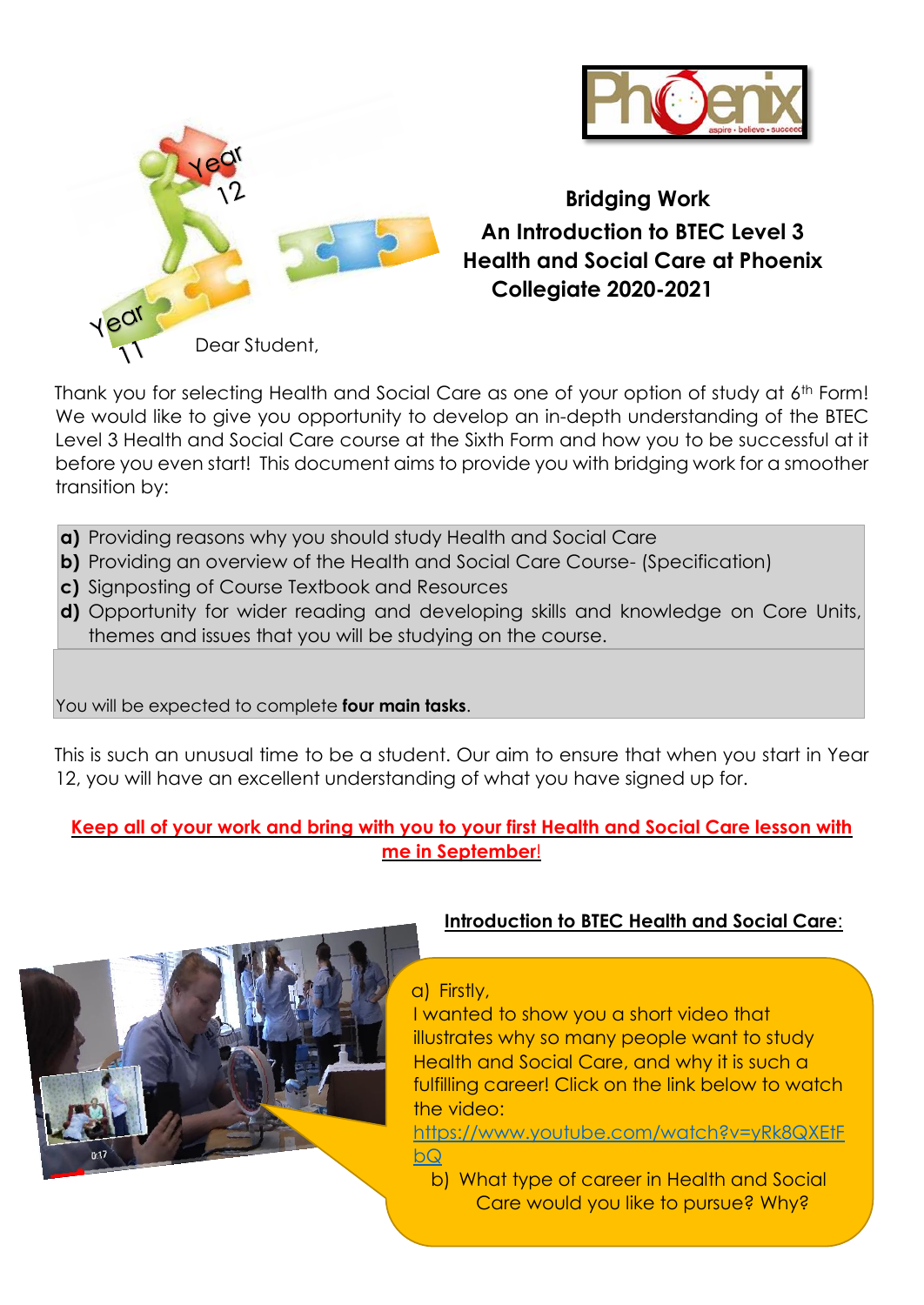# c) **Read** the BTEC Level 3 Specifications and **complete the table** that applies to your chosen programme of study.

# **BTEC Level 3 Extended Certificate (Single)- (equivalent to 1 A' level)**

(You will be studying the following four Units: 1,2 5 and 11) over 2 years (Year 12 and Year 13). Specification: [https://qualifications.pearson.com/content/dam/pdf/BTEC-](https://qualifications.pearson.com/content/dam/pdf/BTEC-Nationals/Health-and-Social-Care/2016/specification-and-sample-assessments/9781446938003_BTEC_Nat_ExCert_HSC_AG_Spec_Iss3C.pdf)[Nationals/Health-and-Social-Care/2016/specification-and-sample](https://qualifications.pearson.com/content/dam/pdf/BTEC-Nationals/Health-and-Social-Care/2016/specification-and-sample-assessments/9781446938003_BTEC_Nat_ExCert_HSC_AG_Spec_Iss3C.pdf)[assessments/9781446938003\\_BTEC\\_Nat\\_ExCert\\_HSC\\_AG\\_Spec\\_Iss3C.pdf](https://qualifications.pearson.com/content/dam/pdf/BTEC-Nationals/Health-and-Social-Care/2016/specification-and-sample-assessments/9781446938003_BTEC_Nat_ExCert_HSC_AG_Spec_Iss3C.pdf)

#### *Complete this table below*

| Name of Unit | How will I be assessed? E.g. exam,<br>coursework |
|--------------|--------------------------------------------------|
|              |                                                  |
|              |                                                  |
|              |                                                  |
|              |                                                  |

# **OR:**

# **BTEC Level 3 Diploma in Health and Social (Double)- equivalent to 2 A' levels)**

*(You will be studying the following eight Units: 1,2 4,5, 6, 7, 8 and 11) over 2 years (Year 12 and Year 13).* Specification: [https://qualifications.pearson.com/content/dam/pdf/BTEC-](https://qualifications.pearson.com/content/dam/pdf/BTEC-Nationals/Health-and-Social-Care/2016/specification-and-sample-assessments/9781446938027_BTEC_Nat_Dip_HSC_AG_Spec_Iss3C.pdf)[Nationals/Health-and-Social-Care/2016/specification-and-sample](https://qualifications.pearson.com/content/dam/pdf/BTEC-Nationals/Health-and-Social-Care/2016/specification-and-sample-assessments/9781446938027_BTEC_Nat_Dip_HSC_AG_Spec_Iss3C.pdf)[assessments/9781446938027\\_BTEC\\_Nat\\_Dip\\_HSC\\_AG\\_Spec\\_Iss3C.pdf](https://qualifications.pearson.com/content/dam/pdf/BTEC-Nationals/Health-and-Social-Care/2016/specification-and-sample-assessments/9781446938027_BTEC_Nat_Dip_HSC_AG_Spec_Iss3C.pdf)

#### *Complete table below*

| Name of Unit   | How will I be assessed? E.g. External exam/<br>coursework etc. |
|----------------|----------------------------------------------------------------|
|                |                                                                |
| 2.             |                                                                |
|                |                                                                |
| 5 <sub>1</sub> |                                                                |
| 6.             |                                                                |
| $\overline{7}$ |                                                                |
| 8.             |                                                                |
|                |                                                                |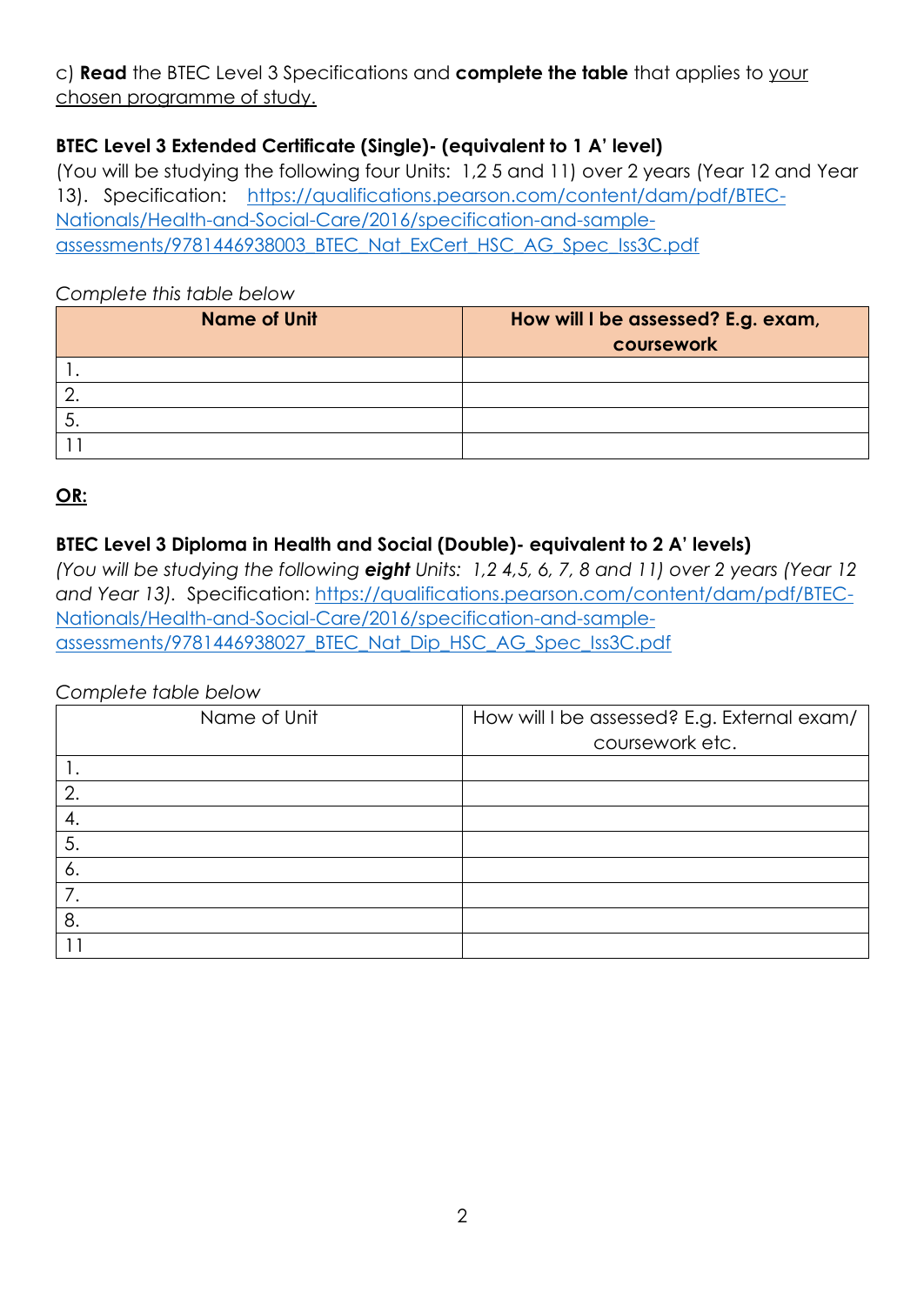## **Core Textbook/Resources for the course:**

You will be expected to read a wide range of sources, from books, journals, articles, and websites etc to enhance your learning. However, these are the essential reading**/ or resources that you should be using.**





# **Task 2: Human Growth development**

**Activity 1:** Human growth and development will be the exam topic for your first year in Sixth Form. It is essential that you understand how humans grow and develop throughout each life stage. You are expected to understand each life stage in detail (and remember the age ranges!)

Using the following **textbook extracts below** (research) and **your own personal research** create a table that looks like this:

[https://www.pearsonschoolsandfecolleges.co.uk/FEAndVocational/HealthAndSocialCare](https://www.pearsonschoolsandfecolleges.co.uk/FEAndVocational/HealthAndSocialCare/BTEC/BTECNationalsHealthandSocialCare2016/Samples/Student-Book-1/BTEC-National-in-Health-and-Social-Care-Unit-01-web-ready.pdf) [/BTEC/BTECNationalsHealthandSocialCare2016/Samples/Student-Book-1/BTEC-National-in-](https://www.pearsonschoolsandfecolleges.co.uk/FEAndVocational/HealthAndSocialCare/BTEC/BTECNationalsHealthandSocialCare2016/Samples/Student-Book-1/BTEC-National-in-Health-and-Social-Care-Unit-01-web-ready.pdf)[Health-and-Social-Care-Unit-01-web-ready.pdf](https://www.pearsonschoolsandfecolleges.co.uk/FEAndVocational/HealthAndSocialCare/BTEC/BTECNationalsHealthandSocialCare2016/Samples/Student-Book-1/BTEC-National-in-Health-and-Social-Care-Unit-01-web-ready.pdf)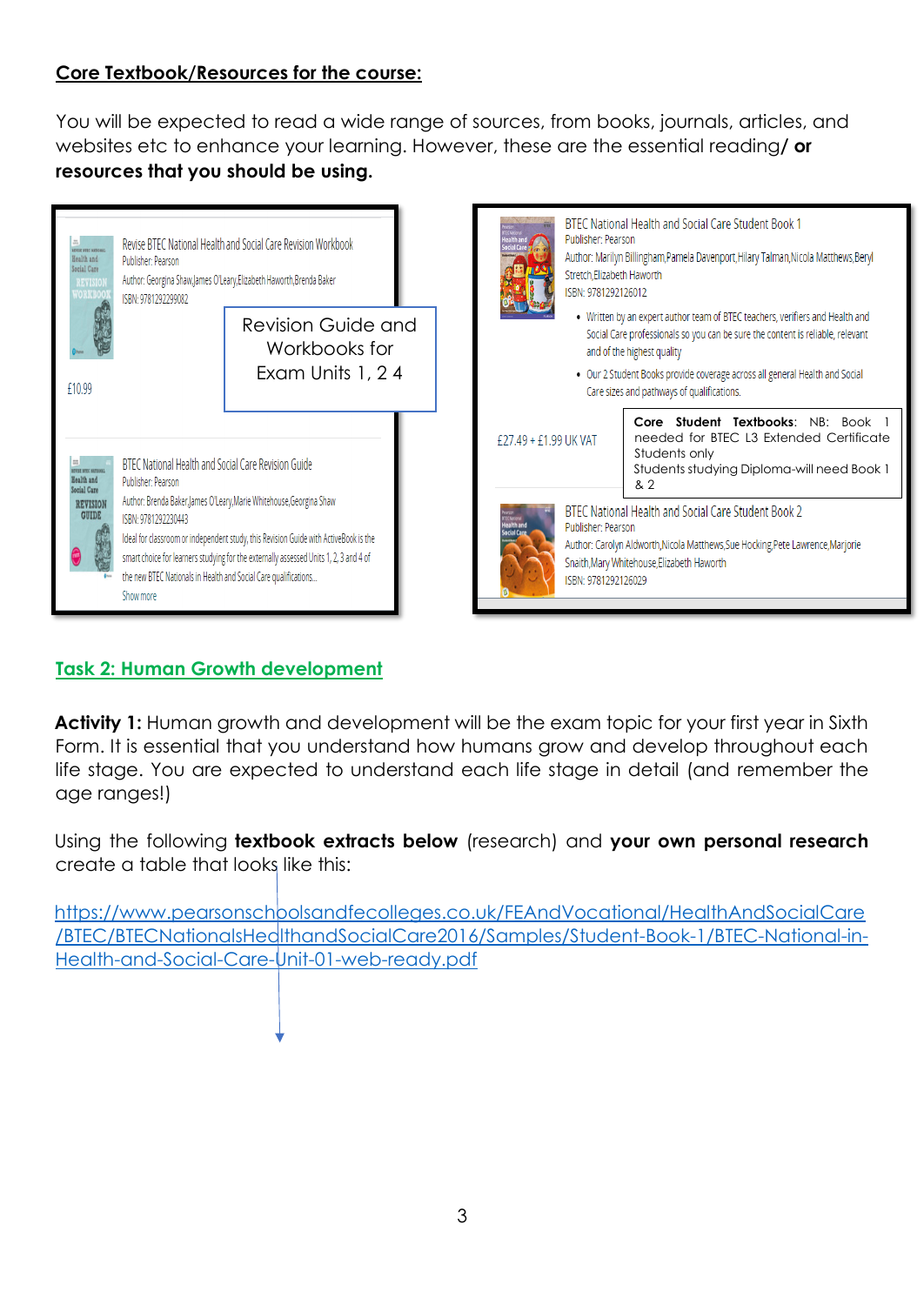| Life Stage        | Age              | <b>Key Features</b> |
|-------------------|------------------|---------------------|
| Birth and infancy | $0 - 2$ years    |                     |
| Early childhood   | $3 - 8$ years    |                     |
| Adolescence       | $9 - 18$ years   |                     |
| Early adulthood   | 19 - 45 years    |                     |
| Middle adulthood  | $46 - 65$ years  |                     |
| Later adulthood   | 65 years onwards |                     |

### **Activity 2:**

Watch an episode of the documentary on Chanel 4 called 'The Secret Life of 4 Year Olds'. It gives you an insight into the physical, intellectual, emotional and social development of children. It is a good opportunity to see the development in action, instead of reading about it. Here is the link to the programme:

### [https://www.youtube.com/watch?v=h1efSaDxl4s&list=PL9V7HfrnFIlHpyjuiaE9OH2lkQ\\_qgSxj](https://www.youtube.com/watch?v=h1efSaDxl4s&list=PL9V7HfrnFIlHpyjuiaE9OH2lkQ_qgSxj6&index=8) [6&index=8](https://www.youtube.com/watch?v=h1efSaDxl4s&list=PL9V7HfrnFIlHpyjuiaE9OH2lkQ_qgSxj6&index=8)

### **Activity 3:**

#### **Extension activity: Challenge yourself by completing the two exam questions .**

| The Khan family lives in a large house in London. Tanzilla has been married to her<br>husband, Amir, for 15 years.<br>They have three children, Aisha who is 10 years old, Asif who is six years old and<br>Munira who is two years old. Amir's mother, Zainab, also lives in the house. |                                                                                                                  |
|------------------------------------------------------------------------------------------------------------------------------------------------------------------------------------------------------------------------------------------------------------------------------------------|------------------------------------------------------------------------------------------------------------------|
| Munira has been walking without assistance since she was 14 months old.                                                                                                                                                                                                                  | <u><b>Task 3: Roles and Responsibilities of </b></u>                                                             |
| 1 (a) Identify two gross motor skills that Munira would have developed before she<br>began to walk.<br>(2)                                                                                                                                                                               | <b>Health and Social Care Professionals</b>                                                                      |
|                                                                                                                                                                                                                                                                                          | You will need to use the PowerPoint to<br>carry out task 3. Slide 1 Title:-                                      |
| $\overline{2}$<br>(b) Describe how Munira's fine motor skills may have developed by the age of<br>two years.<br>(4)                                                                                                                                                                      | Research what the terms 'front<br>line' Health and Social Care<br>Professional and 'pandemic' mean<br>(slide 2). |
|                                                                                                                                                                                                                                                                                          | Use the alphabet to research<br>2.<br>social care jobs and medical terms<br>(slide 3).                           |
|                                                                                                                                                                                                                                                                                          | 3.<br>Research the following job roles of<br>healthcare professionals - including:                               |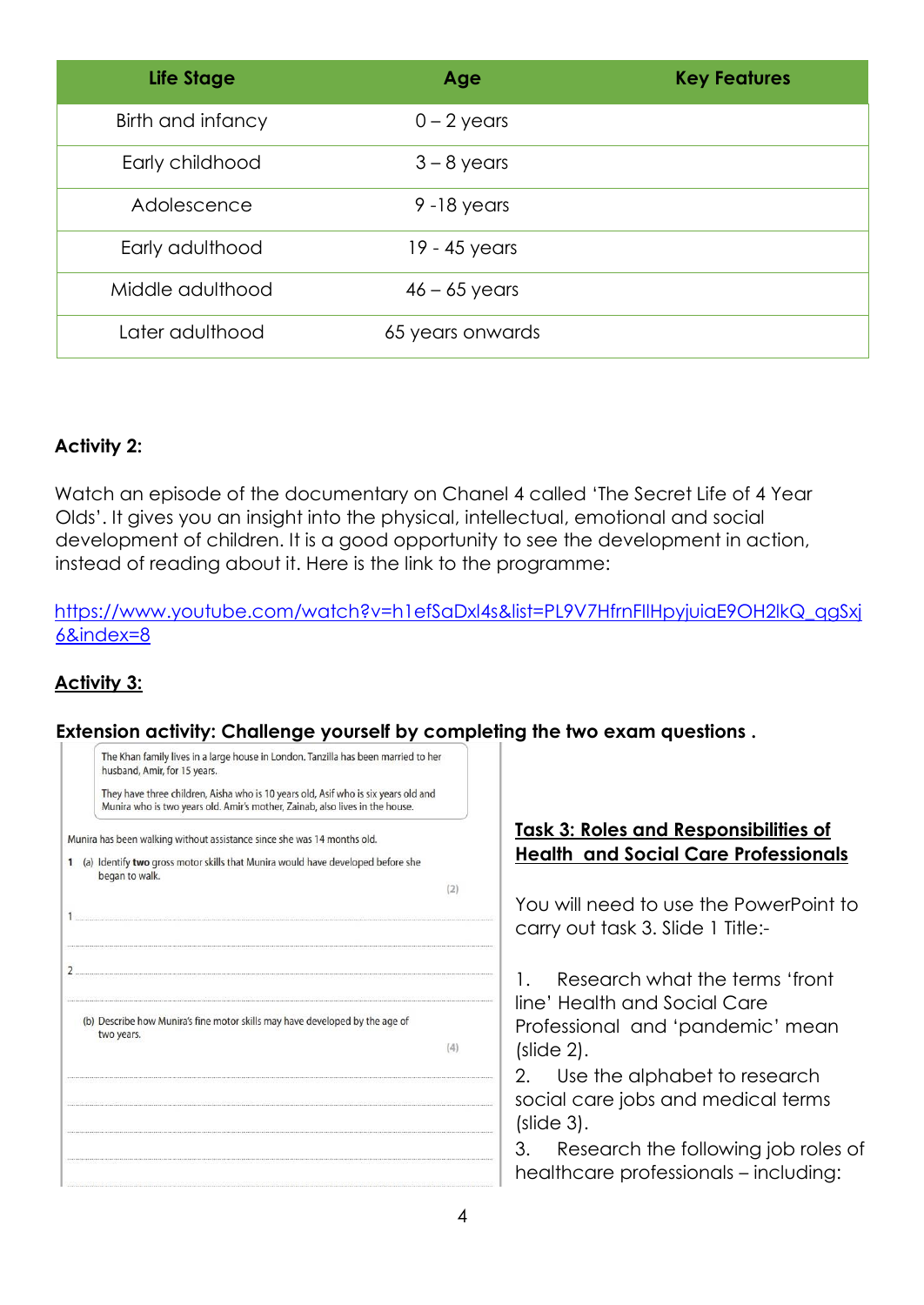definition, roles and responsibilities. **Extension activity:** How do they respond in a pandemic? (slide 5).

4. Research task: Choose a health and social care professional and create a fact file based on them – use the questions to guide you (slide 6).

#### **Task 3: Research into Genetic Conditions**

Carry out research into genetic and inherited conditions that affect people's health, development and wellbeing. Research the following conditions or select your own genetic conditions of your choice:

- 1. Cystic fibrosis
- 2. Huntington's disease
- 3. Down's Syndrome

Use the researched information to produce one A4 page of typed work (including one or two pictures) per condition. You should have four pages altogether. You can use Microsoft Word or PowerPoint.

You should answer the following questions on each condition:

- How does it genetically pass from parents to a child?
- How does it affect physical, intellectual, emotional and social development?
- What treatments are available?
- How would environmental effects (such as housing, pollution, and lifestyle) negatively or positively impact the condition?
- What is the life-span of person with the condition?

Some useful websites include:

- **-** [www.nhs.org](http://www.nhs.org/)
- **-** www.healthline.com

#### **Task 4: Super-curriculum**